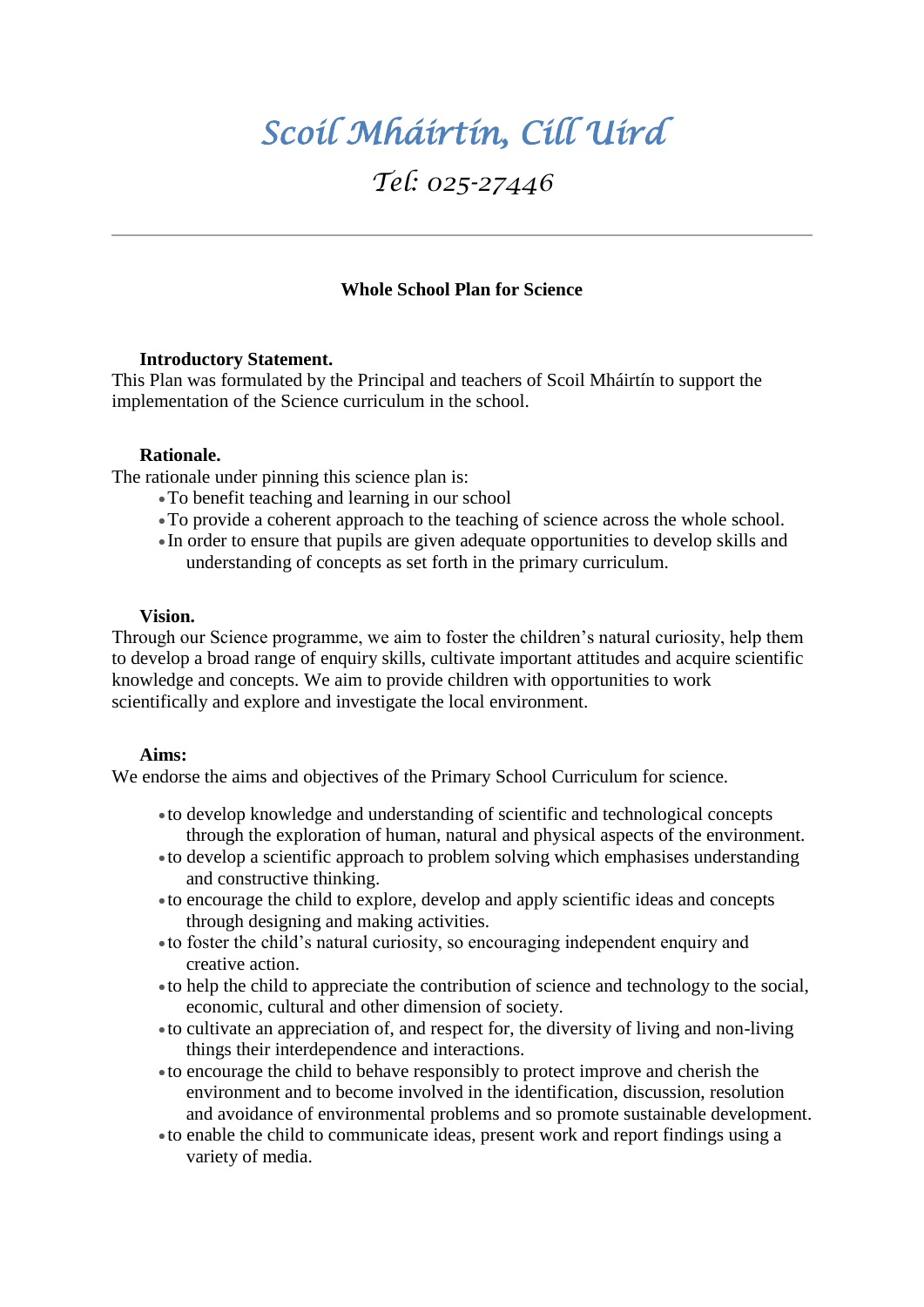We aim through this plan, drawn up in accordance with the science curriculum, to set out our spiral

approach to the teaching and learning of science. This plan will form the basis for teachers long and short

term planning. It will also inform new or temporary teachers of the approaches and methodologies used in

our school.

# **Curriculum Planning:**

| <b>Strands</b>                   | <b>Strand units</b>                                                 |
|----------------------------------|---------------------------------------------------------------------|
| Living things                    | Human life<br>Plants and animals                                    |
| Energy and forces                | Light<br>Heat<br>Magnetism and electricity<br>Sound<br>Forces       |
| Materials                        | Properties and characteristics of materials<br>Materials and change |
| Environmental awareness and care | Caring for my locality<br>Science and the environment               |

| Skills development                                                                                                                                                                                  |
|-----------------------------------------------------------------------------------------------------------------------------------------------------------------------------------------------------|
| Observing<br>Questioning<br>Predicting<br>Investigating and experimenting<br>Estimating and measuring<br>Analyzing<br>Recording and communicating<br>Design and making skills<br>Planning<br>Making |
| Evaluating                                                                                                                                                                                          |

All teachers are familiar with the strands, strand units and content objectives for their class levels. We will use a balanced mix of theme-based approach to SESE, cross-curricular work and subject-centre focus. Each year children will experience a broad range of topics from each strand.

# **This Science plan will be addressed under the following headings:**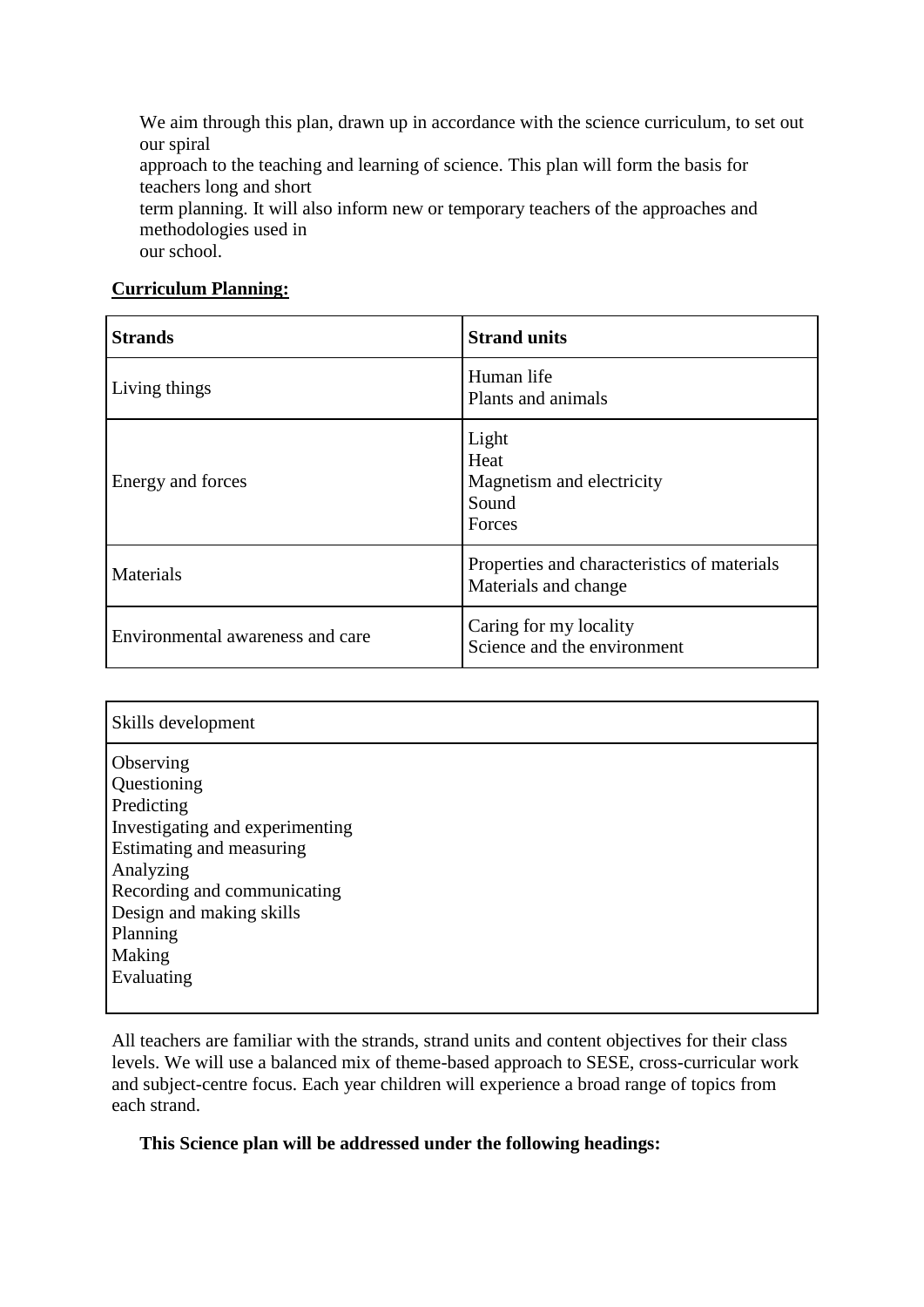# **Children's ideas.**

We will use the children's ideas as a starting point for all scientific activity. During their scientific activities children will be provided with opportunities to try out, challenge, change or replace ideas. Strategies we will use to elicit children's ideas will include:

- Talk and discussion
- Open and closed questioning
- Stimulus videos/pictures
- Concept maps/cartoons
- Brainstorming
- Free play with materials

#### **Practical investigations.**

.

Children will be given opportunities to engage in practical investigations in all classes. When planning practical investigations we will use:

- Open investigations: Pupils are given or may suggest an open question for which they have to design their own investigation.
- Closed investigations. Pupils will engage in activities where the end result is obvious and there are not many variables.
- Fair Testing: Pupils develop a sense of what should be kept the same and what should be variable to ensure that an investigation is fair.
- Free exploration; Children will be given opportunities to engage in free exploration of materials.

#### **Classroom management.**

A combined approach of whole class work, small group work and individual work on chosen topics and projects will be used in each class. Children will be given opportunities to work together collaboratively, share their own ideas and communicate their findings. Children will be given opportunities to experience inter-class collaboration on certain topics and projects. We encourage both the investigative approach and the teacher-directed approach. Teacher will use their professional judgement to decide which methods and approaches are best suited to the needs of their pupils.

#### **Approaches and Methodologies**

As a whole staff we will seek to ensure that the key methodologies of the primary curriculum are used by:

- Using the environment
- Active learning
- Guided and discovery learning
- Free exploration of materials
- Spiral nature of the curriculum opportunities to return to earlier learning and to extend and enhance it
- Learning through language
- Talk and discussion
- Collaborative learning
- Skills through content
- Investigative approach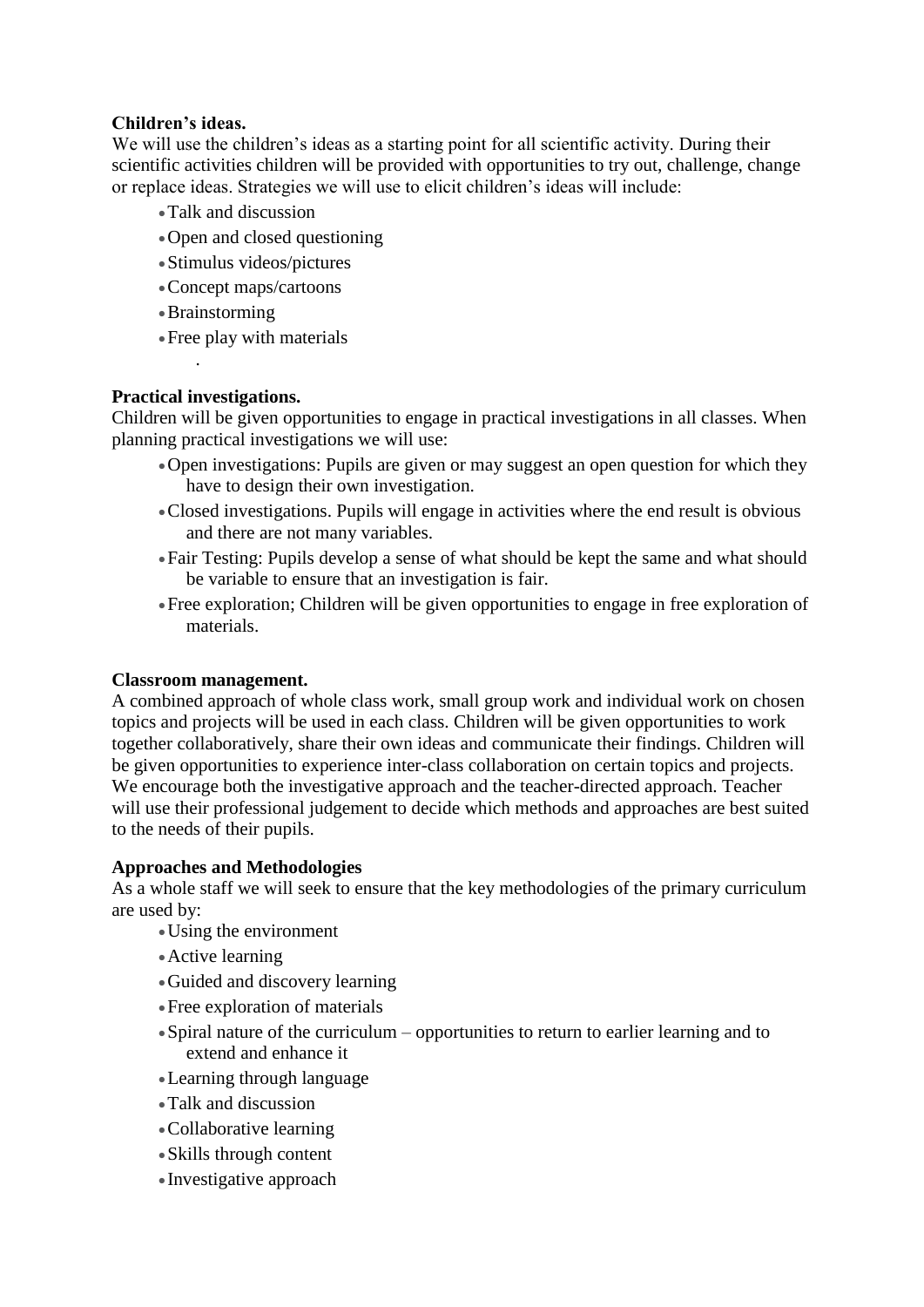- Teacher directed approach
- $\bullet$  ICT
- Problem solving

Differentiation – we will seek to adapt and modify activities so that they meet the needs of all children in the class: (See Teachers Guidelines p. 35)

#### **Linkage and integration**

We encourage the linkage of strands within the science curriculum and the integration of science with other subject areas.

Teachers may choose to use a thematic approach in order to integrate aspects of the science curriculum with other subjects.

This will be linked with events such as Science week/Discover Primary Science Programme. Maths and Technology will be part of the Science programme.

#### **Using the environment.**

- Features of the local environment will be incorporated into the science programme. These include a range of habitats and features of the natural and built environment within easy reach of the school: Refer to **Appendix 1.**
- The immediate environment may be enhanced by provision of logs for insects etc. Pupils will be given opportunities to observe a variety of living things in their immediate environment.
- Children will be enabled to observe the broader global environment through I.T. and technology.
- We will seek to design a science trail around the school grounds: (draw map outlining trail e.g. Bird houses in the village, school garden, maths/ geography/history trails).
- 
- $\bullet$ People/groups within the locality may act as a resource e.g. environmental officer, nature wardens, Kilworth Village Renewal Committee.) **Appendix 2**
- $\bullet$
- The school may organise/participate in schemes to foster environmental awareness and care – Green Schools project, recycling projects, composting, and energy efficient policies.
- The school as an organisation will seek to model good environmental practices, e.g. collecting samples for nature displays, packaging/waste paper...

Appropriate use will be made of recyclable materials for science activities and for other subject

areas.

#### **Balance between knowledge and skills.**

Science is not only about acquiring knowledge but working scientifically. We aim to develop the skills of the scientist in pupils as they progress through the school. Children will be given opportunities to develop the skills of a scientist through a mixture of free exploration of materials, taking part in closed and open ended investigations and design and make activities. See **Appendix 3**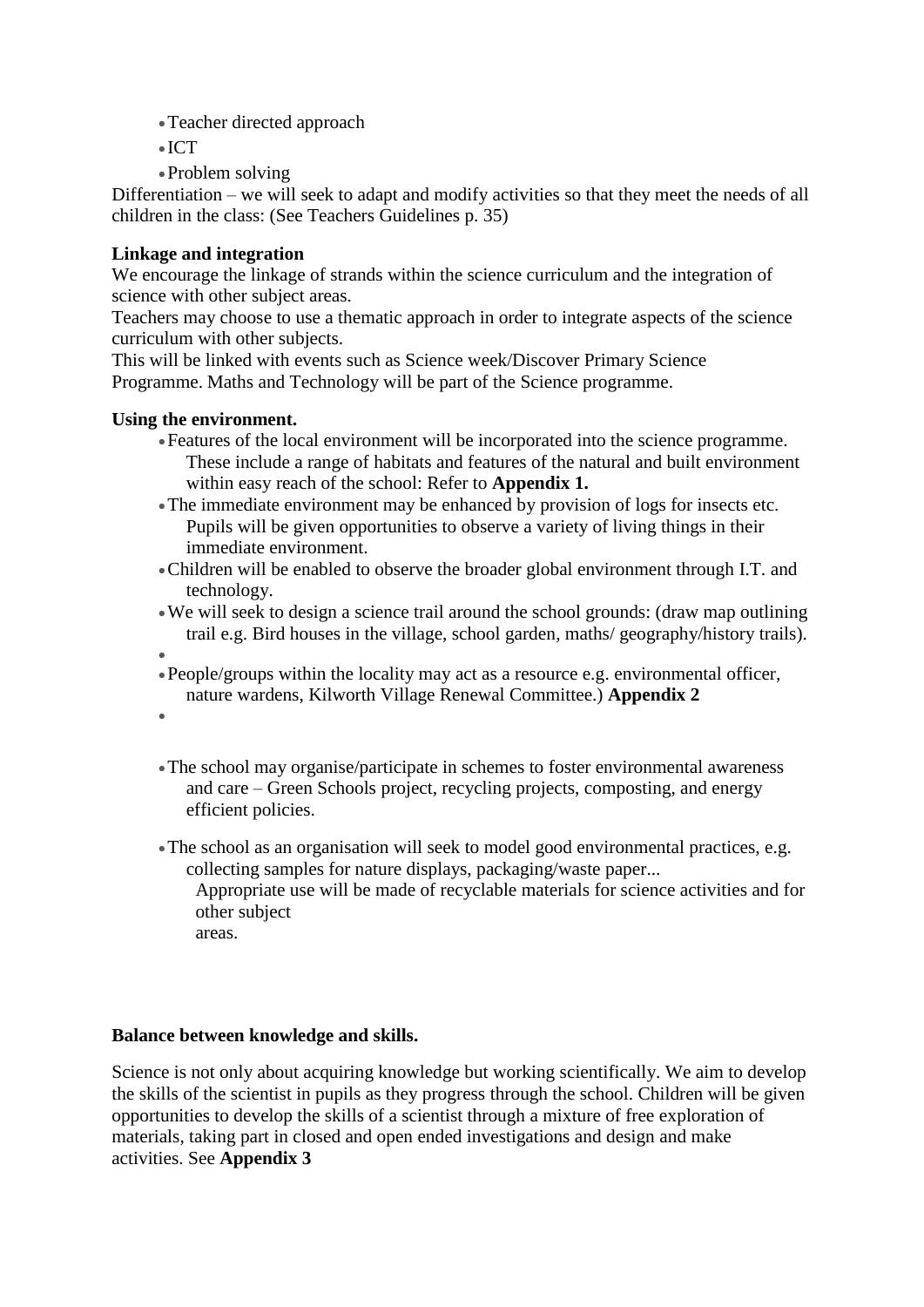#### **Resources and equipment.**

- The following teaching resources are currently available for science: **Appendix 5**
- Equipment necessary to support the different strands will be in the science press and will be updated as required.
- Teachers may acquire additional equipment/materials if they require by consultation with post holder (resources permitting).
- ICT will be integrated.
- A code of practice to ensure safe Internet usage will be formulated. **(see school policy on same)**
- Teachers will familiarise themselves with materials on websites prior to use by the children.

#### **Assessment – Looking at children's work.**

In science we will assess the children's knowledge and understanding and development of scientific skills and attitudes. Information from assessment will be communicated to parents in the school report at the end of the year. Children may be asked to self-assess and peer assess where appropriate.

Our assessment tools include:

- Teacher observation
- Teacher-designed tasks and tests
- Work samples
- Experiments
- Design and make products

#### **Safety.**

-Safety should permeate all aspects of the teachings of Science and children should be encouraged to observe safety procedures during all tasks

-Health and Safety procedures should be adhered to when taking children on fieldtrips. -Teachers regularly teach about the need for safe procedures and routines. (See Teacher Guidelines: Safety in general p. 27,Outdoor exploration and investigation pp. 58–59,Light p. 86, Electricity p. 97,Magnetism p. 105, Forces p. 107,Heat p.129)

#### **Children with different needs.**

Teachers will do their best to ensure that all children have the opportunity to experience a rounded science education. We endeavour to provide for individual difference through:

-Using a mixture of whole class teaching, focused group work or paired work grouping children across the classes.

- SNA support for particular pupils/groups of pupils may be provided where possible.

-Different ways of recording and communication findings will be encouraged

-Employing a variety of methodologies in the classroom

-Differentiation for high achievers and pupils experiencing difficulty.

#### **Timetable.**

The teaching of SESE is allocated as follows: -Infant classrooms: 2 hours 15 mins per week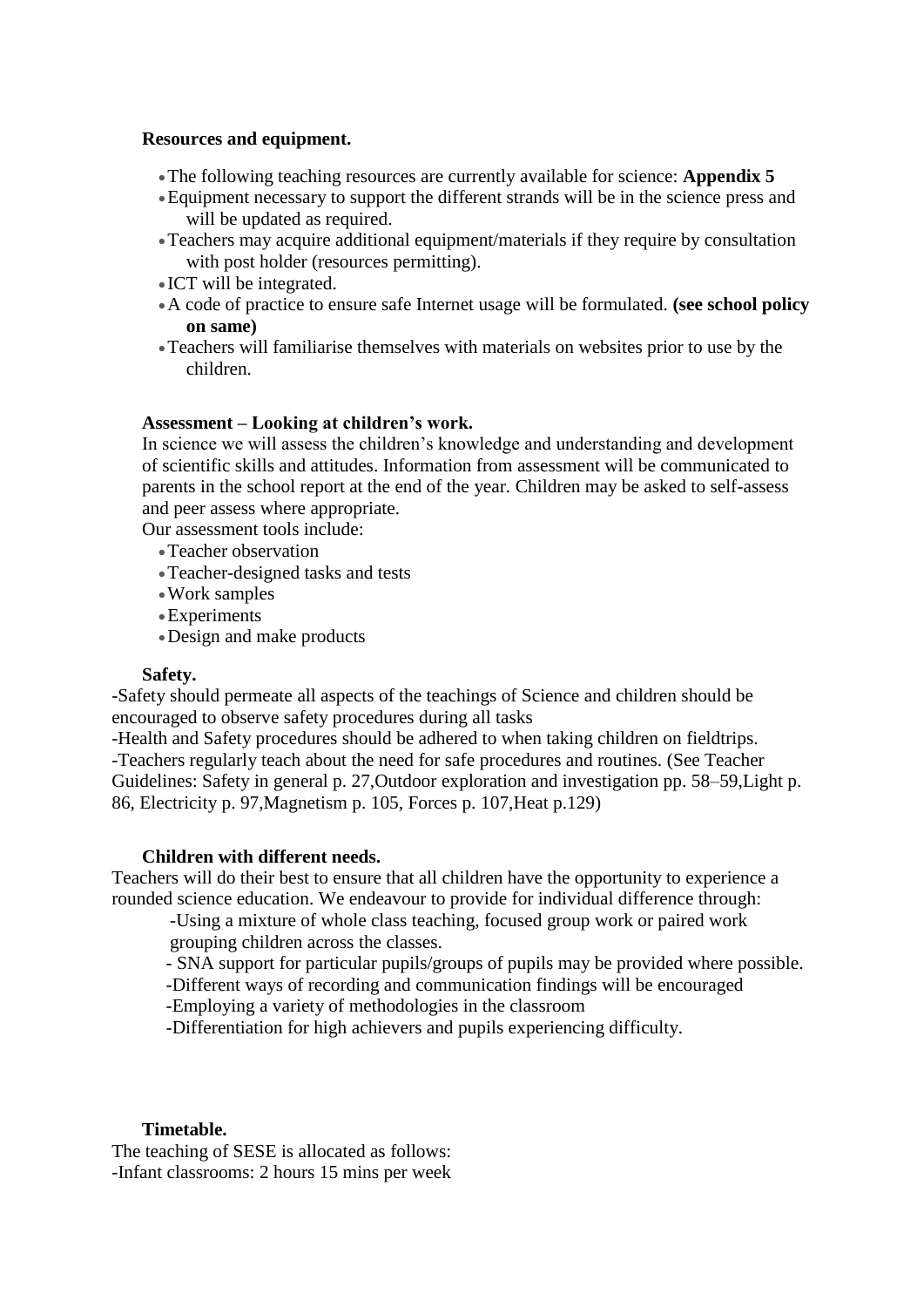$-1$ <sup>st</sup> to  $6$ <sup>th</sup> : 3 hours per week

This must be divided up among the three SESE subjects hence Science will have: -Infants classes approx.. 45 minutes a week

 $-1$ <sup>st</sup>  $-6$ <sup>th</sup> : 1 hour a week

Teachers will use discretionary curriculum time (2 hours per week) for SESE as appropriate. The school may hold a 'Science Week' or organise science demonstrations hosted by guest speakers/different classes throughout the year.

When drafting timetables for withdrawal of pupils for supplementary teaching, teachers will include these pupils for as much of the science programme as possible.

# **Equality of participation and access**.

Boys and girls will be given equal opportunities to participate in all activities and experience all strands.

Science will be for all children regardless of gender, age or ability.

# **Individual teachers' planning and reporting.**

The whole school plan and the curriculum documents for science will seek to provide information and guidance to individual teachers for their long and short term planning by this plan being formulated by staff.Teachers will plan using the strand units and content objectives. See relevant books and text books**. Appendix 5**

The Cúntas míosúil will serve to review and develop the whole school plan/individual teacher's preparation for following year.

#### **Staff development.**

If there are members of staff who have particular expertise and are willing to share their expertise with colleagues this will, where possible, be facilitated.

If an individual teacher needs to be supported in developing the required knowledge and skills to facilitate pupil learning in some aspects of the science curriculum, this support be provided within the school where possible by the principal/other staff members etc. Opportunities for peer coaching and/or team teaching in these areas will be provided if possible.

Teachers will be encouraged to attend courses relating to the teaching of science. Encouragement to share the expertise acquired at these courses will be given at formal staff meetings and informally.

#### **Parental involvement.**

We encourage parental involvement in supporting the science curriculum through assisting children with research for science projects.

At times parents may be invited to view and celebrate their children's work in science at a science day in the school.

Parents with expertise relevant to the science curriculum may be invited to share their expertise with the children.

# **Community Links.**

-People in the community who work in science or technology may be invited to speak to the children e.g.Aistear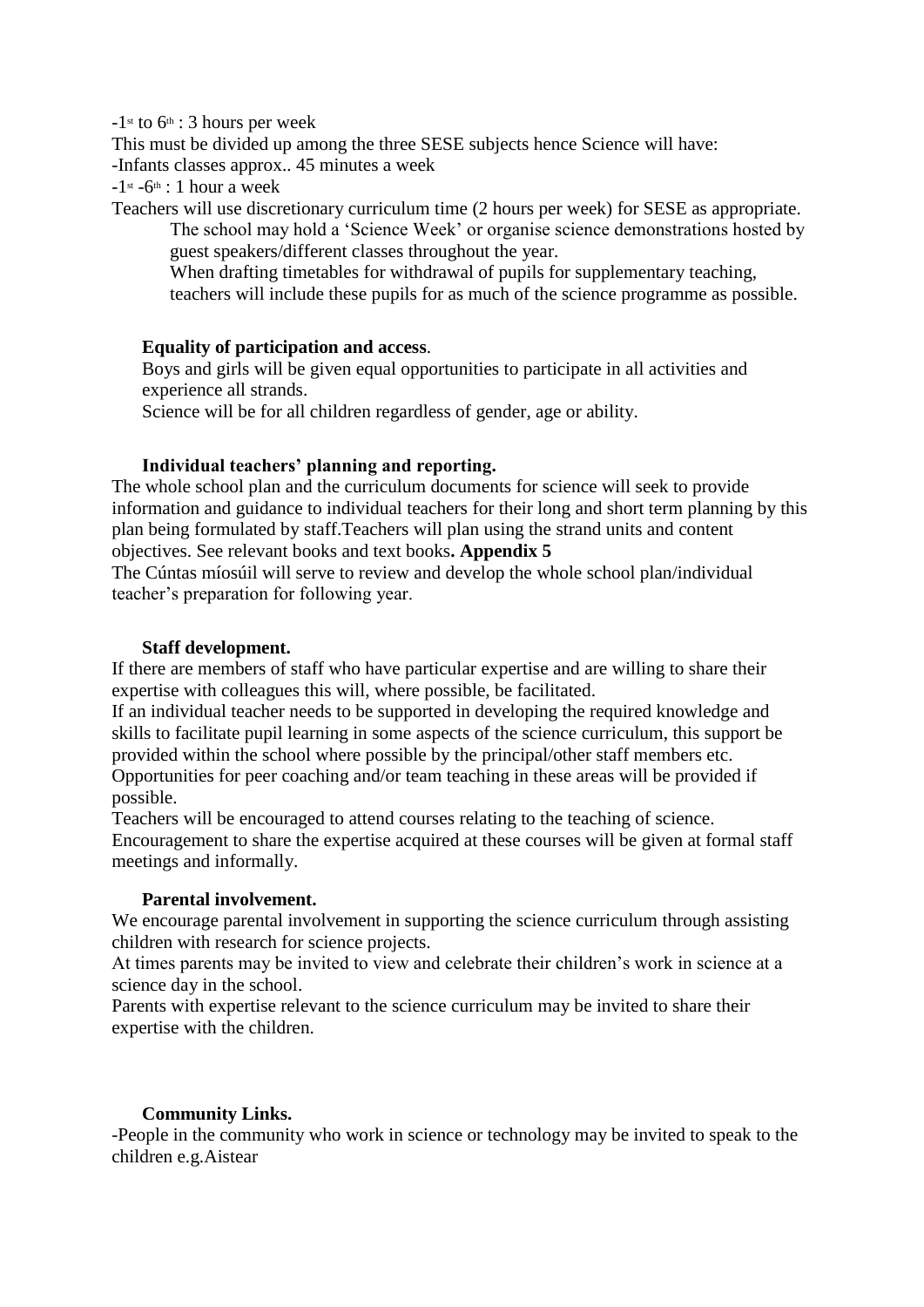-People from relevant organisations e.g. biodiversity in schools, Green schools may be invited to speak to the children.

-We aim to take part in Discover Primary Science Award each year.

#### **Success criteria.**

This plan will make a difference to the teaching and learning of science in our school.

We know that the plan has been implemented through:

-Teacher's preparations based on this plan

-Procedures in this plan being consistently followed

The plan has achieved its aims, through these indicators:

-Teacher/parent feedback

-Children's feedback

-Inspectors' suggestions/reports

-Assessment

The plan aims to enhance pupil learning by:

-Ensuring there is a balance between the process (how the child learns) and content (what the child learns)

-Helping the children acquire the skills and concepts needed to work as a young scientist -giving the children opportunities to take part in a wide variety of practical investigation

-Providing the children with opportunities to work individually, in pairs or in groups

-Allowing the children to revisit topics in keeping with the spiral and developmental nature of the curriculum

-Integratin science across the curriculum from Infants to Sixth

#### **Implementation.**

Roles and Responsibilities.

The principal and class teachers are responsible for the implementation of the science curriculum and

science plan in their classrooms. This plan will be evaluated at a whole school staff level on a regular basis.

Those involved in review are as follows:

-Teachers

-Pupils

-Parents

-Post holders/plan co-ordinator

-BOM/DES/Others.

#### **Review.**

Progress will be reviewed as and when necessary, based on the results of assessments across all classes and on the teachers views as to the effectiveness of the plan

# **Timeframe.**

Date for the review of this plan. (start of school year).

# **Ratification and Communication**

This plan was ratified by the Board of Management of Scoil Mhairtin on\_\_\_\_\_\_\_\_\_\_\_\_\_\_\_\_

Signed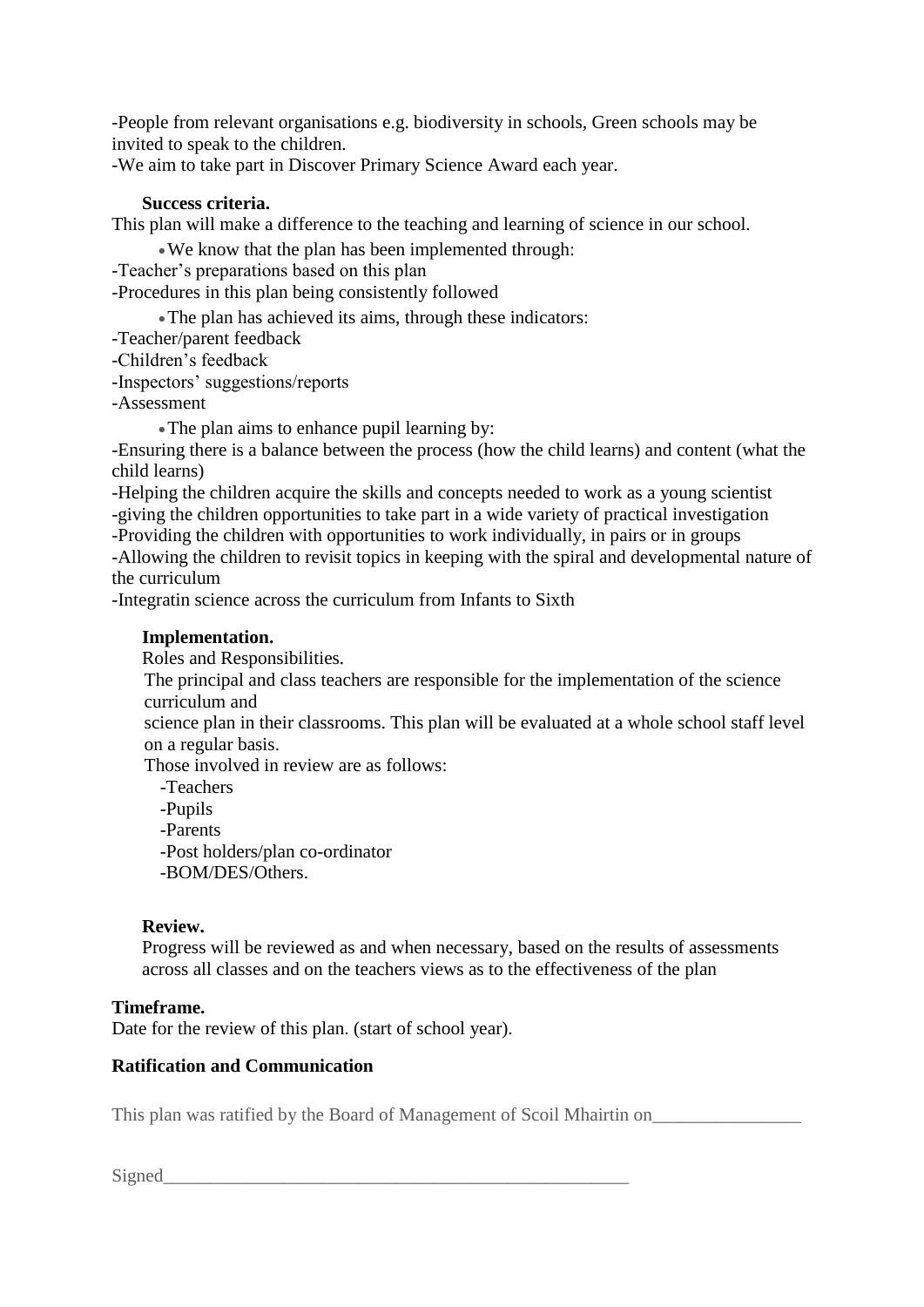(Chairperson of the Board of Management)

This plan was communicated to teachers and will be implemented in classes from September 2019

# Appendix 1

The following is a list of local environmental areas of interest:

- Kilworth woods
- Moore Park
- Araglen River
- Playground
- G.A.A. grounds
- Library
- School Garden
- Old Protestant graveyard
- Heaphy Grove
- Carmel's Garden Centre

| Annengix |  |  |
|----------|--|--|
|----------|--|--|

|                          | Flowers                           | Tree              | Animal    | <b>Bird</b> | Insect    |
|--------------------------|-----------------------------------|-------------------|-----------|-------------|-----------|
| Junior<br><b>Infants</b> | Daisy<br>Dandelion                | Horse<br>chestnut | hedgehog  | robin       | ladybird  |
| Senior<br><b>Infants</b> | <b>Buttercup</b><br>White clover  | Holly             | rabbit    | Swan        | Spider    |
| <b>First Class</b>       | Primrose<br>bluebell              | oak               | fox       | blackbird   | woodlouse |
| Second<br>Class          | Self-heal<br>ribwort              | ash               | squirrel  | pigeon      | bee       |
| <b>Third Class</b>       | Robin-run-<br>the-hedge<br>nettle | hawthorn          | frog      | swallow     | snail     |
| Fourth class             | Lords and<br>ladies<br>vetch      | elder             | badger    | heron       | butterfly |
| <b>Fifth Class</b>       | Poppy<br>speedwell                | hazel             | bat       | kestrel     | earthworm |
| <b>Sixth Class</b>       | <b>Herb Robert</b>                | <b>Birch</b>      | Deer(red, | Crows(rook, | wasp      |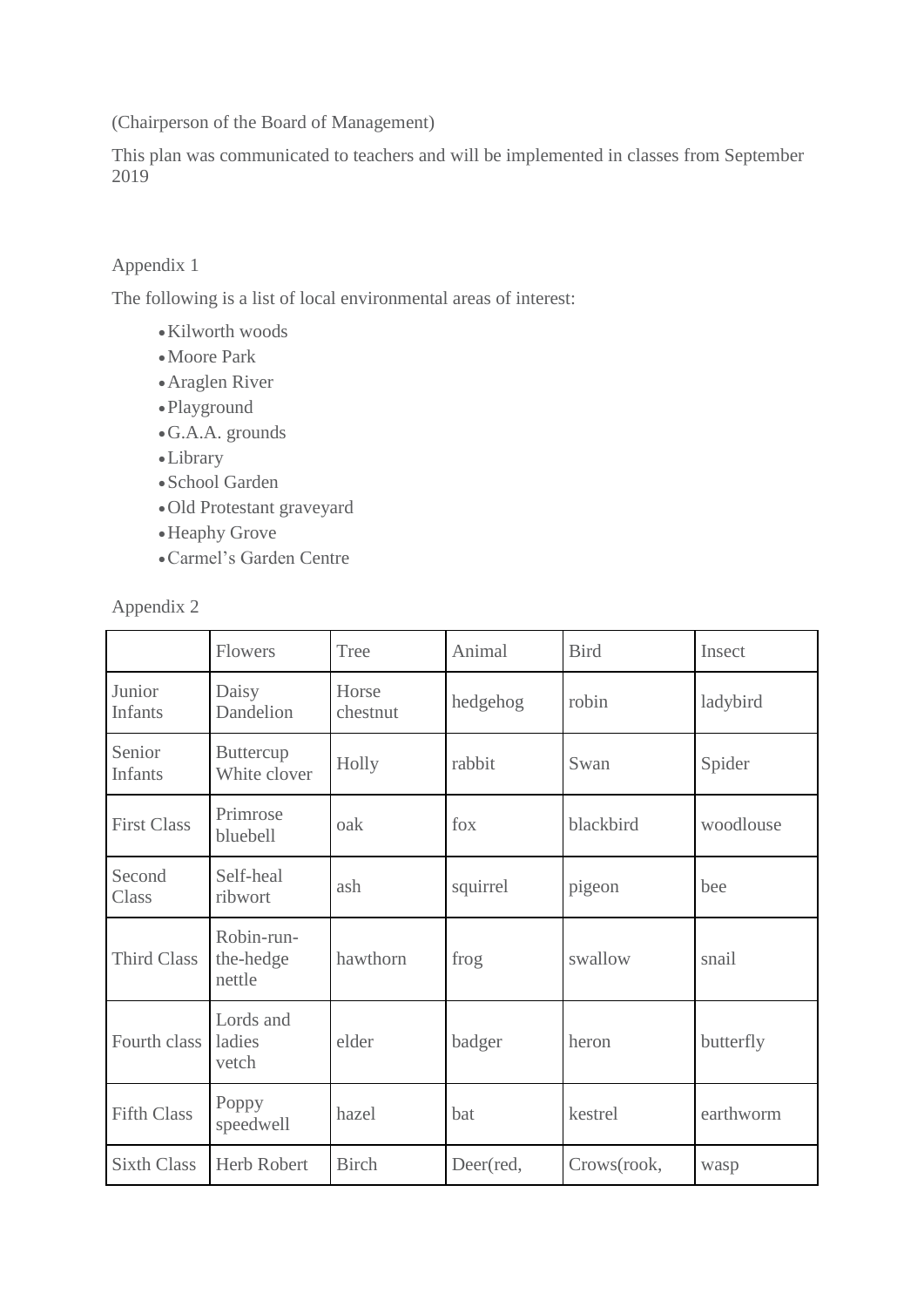| Cow parsley | sika, fallow) <i>jackdaws</i> , |         |  |
|-------------|---------------------------------|---------|--|
|             |                                 | magpie) |  |

All of the above available to download from the book "Wild things at school!" by Éanna Ní Lamhna.

Appendix 3

The following is a list of projects that will be designed and made per class:

|                       | Model                           |
|-----------------------|---------------------------------|
| Junior Infants        | Playdough boats                 |
| <b>Senior Infants</b> | Boats and sails                 |
| <b>First Class</b>    | Speedboats-floating and sinking |
| <b>Second Class</b>   | Cars                            |
| <b>Third Class</b>    | vehicle                         |
| <b>Fourth Class</b>   | <b>Bridges</b>                  |
| <b>Fifth Class</b>    | <b>Bridges</b>                  |
| <b>Sixth Class</b>    | lighthouses                     |

Each class from Junior Infants to Sixth class has a STEM box of ideas which may replace the above.

Appendix 4

- Tree Day-A manual on trees for Primary schools
- Oxford book of garden flowers
- Gadget book
- Top 10 of everything
- Ireland's mammals
- Reuseton
- Ireland's bird life
- Learning about farming and food
- See inside science
- Start up science-materials, light and dark
- Spiders in our house
- Ireland's marine life
- Mammals of Ireland
- Endangered species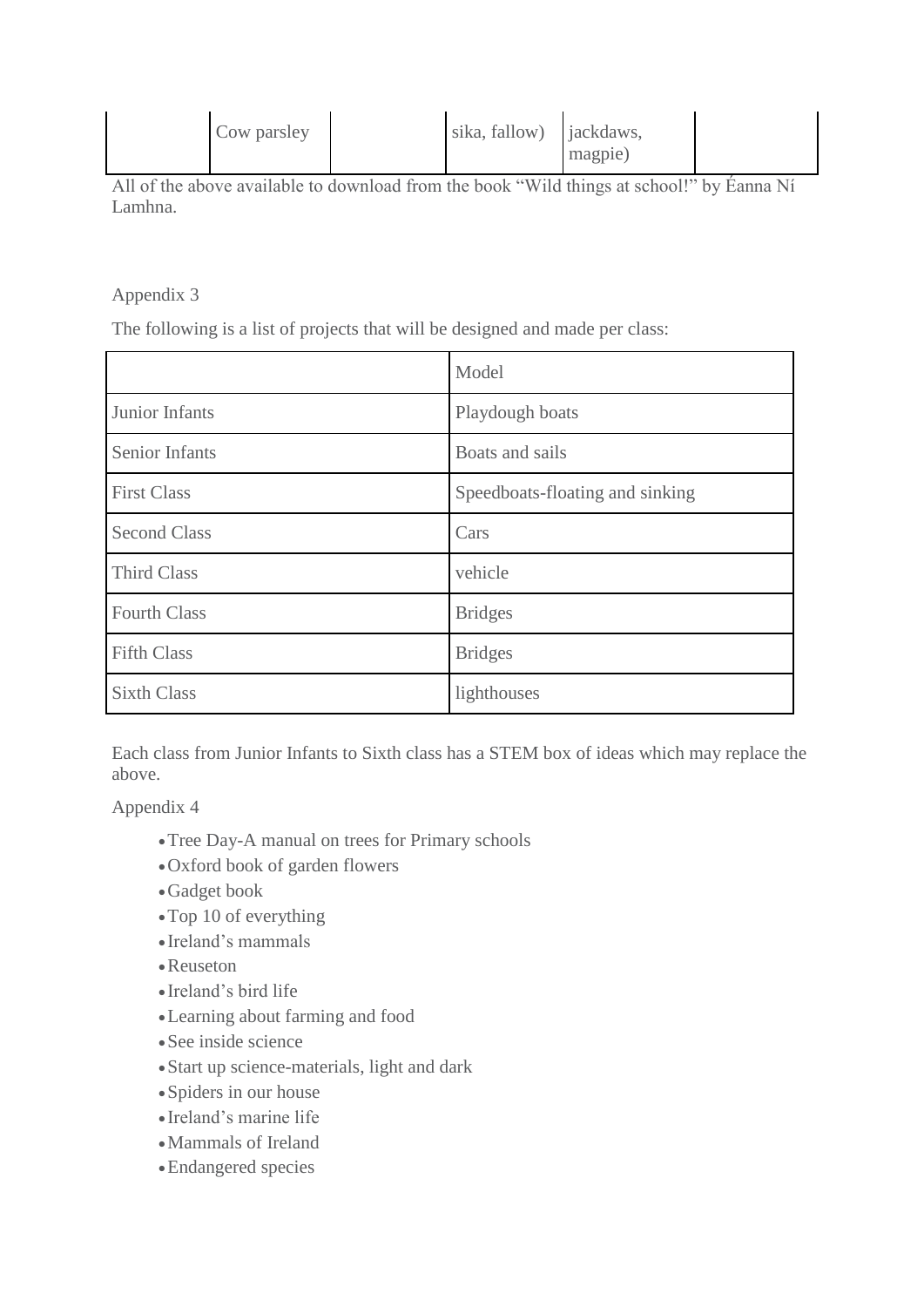- 100 Science lessons Year R
- 100 Science Activities Year 3 / 4
- 101 Great science experiments
- Scholastic teacher workshop Windowsill science
- Starting ecology-wood, wasteland

# Appendix 5

Lists of the children's text books and the teacher's resource books.

| Class                 | The science book the children are<br>a.<br>using<br>The science resource books in<br>b.<br>your classroom                           |
|-----------------------|-------------------------------------------------------------------------------------------------------------------------------------|
| Junior Infants        | <b>Folens Explorers SESE</b><br>a.<br>Switch on science, Window on<br>b.<br>the world, Primary science, All<br>around me, Earthlink |
| <b>Senior Infants</b> | a. Folens Explorers SESE<br>Earthlink, What a wonderful<br>b.<br>world, Discover our World, Look<br>around, Switch on Science       |
| <b>First Class</b>    | Small World<br>a.<br>Switch on science, Primary<br>b.<br>science, No fuss science                                                   |
| <b>Second Class</b>   | a. Small World<br>b. Earthlink, Science Quest 2,<br>Window on the world                                                             |
| <b>Third Class</b>    | Small World-Geography and<br>a.<br>Science<br>b. Earthlink, Window on the World<br>science, Quest 3                                 |
| <b>Fourth Class</b>   | Small World-Geography and<br>a.<br>Science<br>b. Switch on science, What a<br>wonderful world, Science Quest                        |
| <b>Fifth Class</b>    | Small World-Geography and<br>a.<br>Science<br>Switch on science, Science Quest,<br>b.<br>Look around, What a wonderful<br>world     |